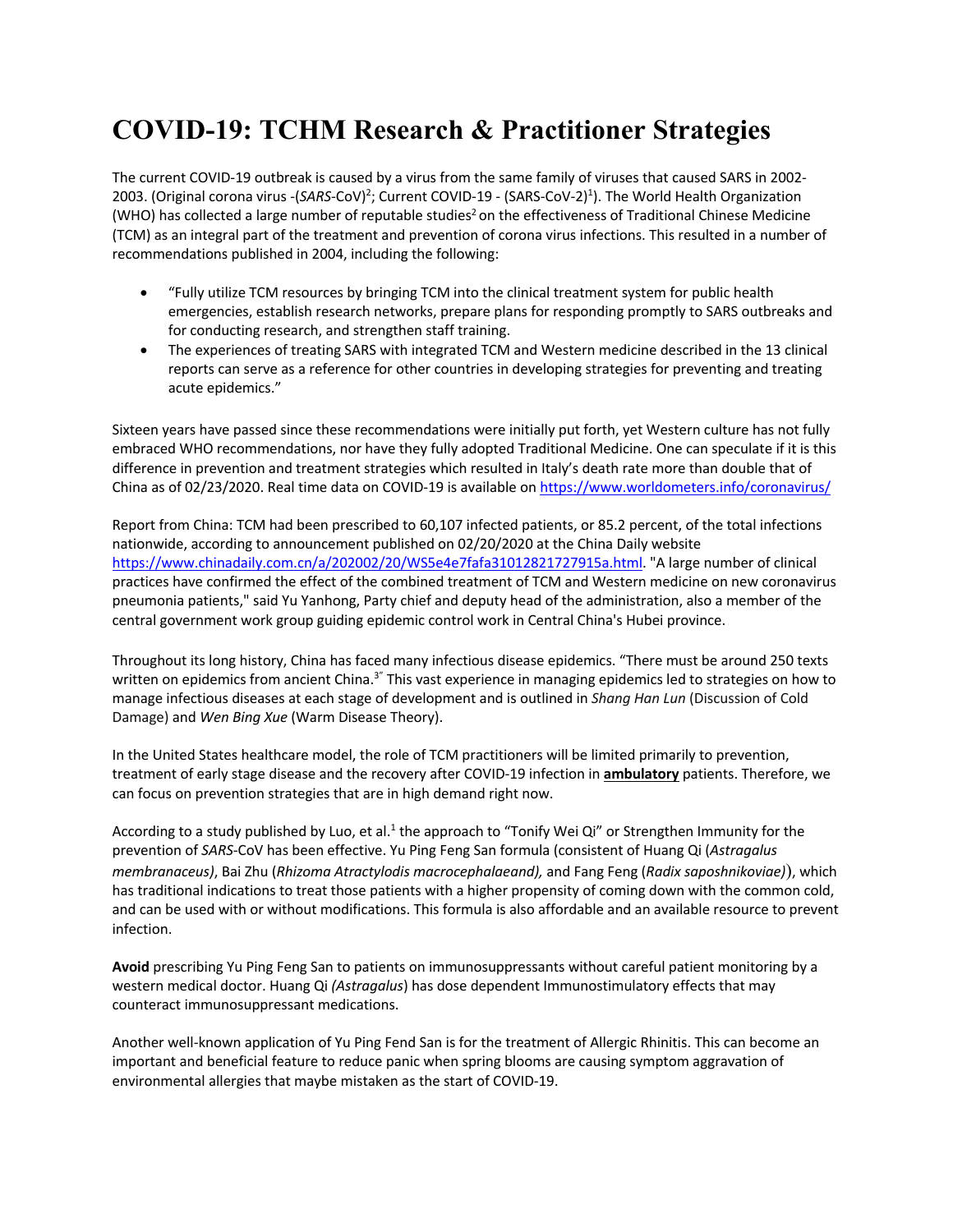It is imperative to **instruct patients to stop Yu Ping Feng San formula immediately if feeling ill.** Remember, Huang Qi (*Astragalus*) arrests sweating which contradicts "promote sweating/release the exterior" treatment strategies at initial stages of "Wind" or Upper Respiratory Tract Infection diseases.

It is important to differentiate the **TCM Pattern** currently being presented by the patient and formulate your prevention/treatment strategies and dietary advices appropriately. According to the data from China<sup>17</sup> most hospitalized cases present with "Dampness" characteristics. A great resource of experiences from China can be found on the elotus website https://www.elotus.org/. Let us draw on our ancestor's heritage and the current experience of our colleagues from China in our quest to help patients while also not forgetting to stay within your legal scope of practice!

If any patient meets the corona testing criteria, consider this a **RED FLAG** and refer these patients to their medical doctor for COVID-19 testing immediately. To find CDC guidelines for healthcare practitioners go to https://www.cdc.gov/coronavirus/2019-ncov/hcp/index.html

At this time of wide spread panic and world-wide shutdowns, it is our duty as TCM practitioners in the United States to be focused on preventative measures which could mitigate COVID-19 infection, and/or treatment of flulike symptoms at "Tay Yang level". The moment infection enters deeper levels and fever rises or cough descends into the lungs patient must be referred to their Medical Doctor for additional checkup immediately.

This level of care can be done via telemedicine appointments. The optimal way to deliver herbs to our patients during the current social distancing mandate is to direct ship formulas to the patient from a third-party dispensary. Crane herb pharmacy https://www.craneherb.com/home.aspx will ship directly to a patient both custom compounded formulas and patents. Acu-market https://www.acu-market.com/ will ship only patent formulas to a patient. Some other vendors will do the same. Crane Herb Pharmacy and Acumarket consider essential businesses and will remain open during COVID-19 epidemics.

If you prefer to sell herbal formulas directly from your office, refer to your state practice law as many states have suspended non-essential businesses operations. Follow CDC recommendation on social distancing: collect credit card payment, confirm the time the patient will arrive via phone or other secure communication and put the ready to pick up herbal prescription outside your door.

At this difficult time, beside offering herbs to our patients we also must calm the anxiety patients are experiencing. There is some very interesting statistics about pandemics through history at the Visual Capitalist website (www.visualcapitalist.com/history-of-pandemics-deadliest/). The good news is that compared to the Bubonic Plaque of 1347-1351 this pandemic is mild, so far. We are fortunate, our government very early has taken every possible measure to save as many life's as possible. Our duty is to follow CDC and government guidelines to prevent spread of disease, even if shutdown is devastating for our financial wellbeing..

You can find information on how to conduct telemedicine appointment in a manner compliant with professional standards, Federal & State legal requirements and HIPAA regulations at (www.asiantherapies.org/telemedicine)

Studies below are to illustrate evidence of Traditional Chinese Herbal Medicine effectiveness. Please share it with our western medicine colleagues. We can help!

#### **References**

1. https://pubmed.ncbi.nlm.nih.gov/32065348/

**Can Chinese Medicine Be Used for Prevention of Corona Virus Disease 2019 (COVID-19)? A Review of Historical Classics, Research Evidence and Current Prevention Programs**

Hui Luo<sup>12</sup>, Qiao-Ling Tang<sup>3</sup>, Ya-Xi Shang<sup>23</sup>, Shi-Bing Liang<sup>23</sup>, Ming Yang<sup>23</sup>, Nicola Robinson<sup>24</sup>, Jian-Ping Liu<sup>56</sup>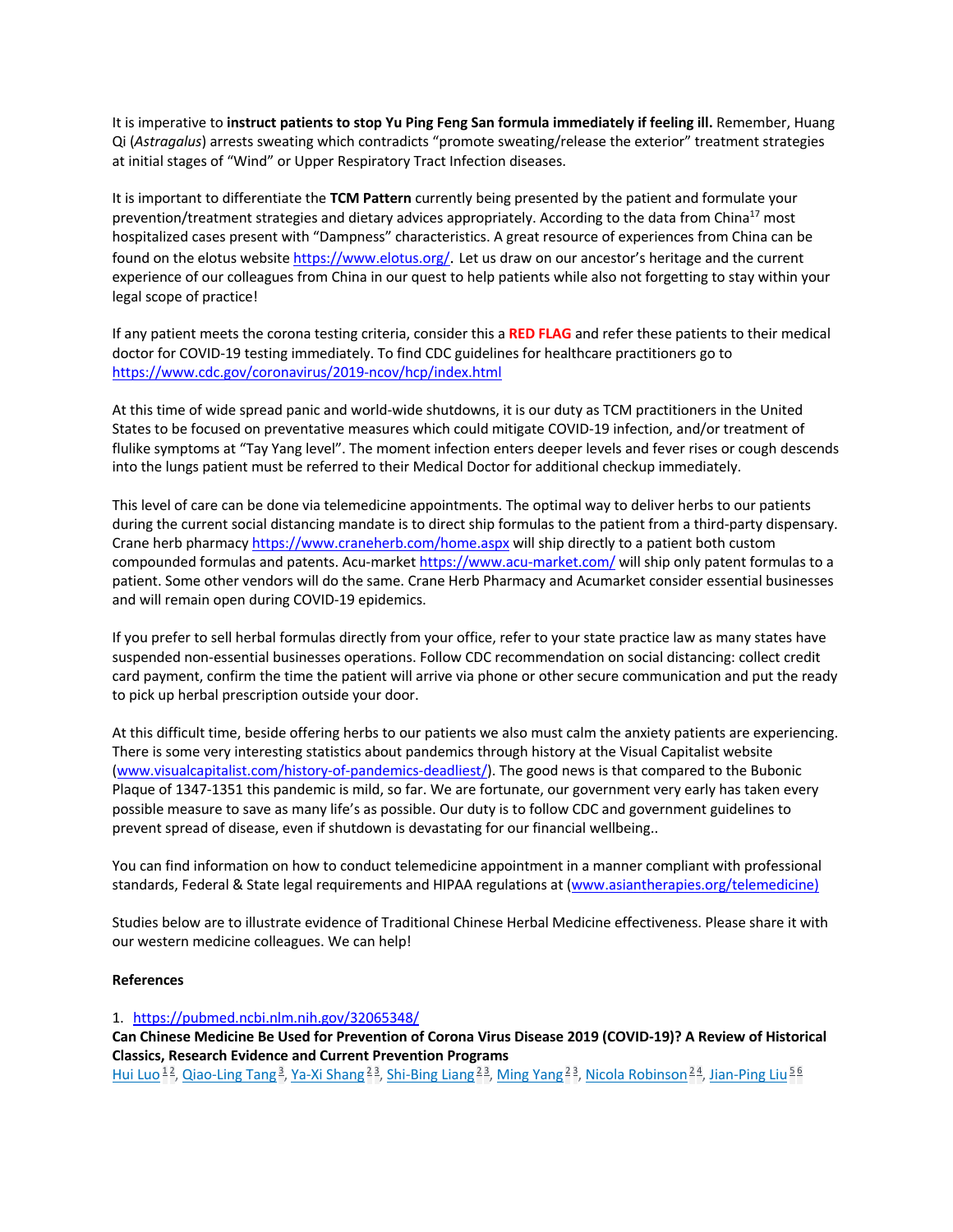#### 2. https://apps.who.int/medicinedocs/en/d/Js6170e/3.html

Link above contains multiple studies that served as a basis for:

*Report of the International Expert Meeting to review and analyse clinical reports on combination treatment for SARS.* (2004; 194 pages)

Essential Medicines and Health Products Information Portal. A World Health Organization resource.

3. https://www.sciencedirect.com/science/article/pii/S1201971207000355

International Journal of Infectious Diseases Volume 11, Issue 4, July 2007, Pages 360-364 History of Infectious Diseases

**What happened in China during the 1918 influenza pandemic?** K.F.ChengP.C.Leung

4. https://www.ncbi.nlm.nih.gov/pmc/articles/PMC3823765/

PLoS One. 2013; 8(11): e78622. Published online 2013 Nov 11. doi: 10.1371/journal.pone.0078622

**Yu Ping Feng San, an Ancient Chinese Herbal Decoction Containing Astragali Radix, Atractylodis Macrocephalae Rhizoma and Saposhnikoviae Radix, Regulates the Release of Cytokines in Murine Macrophages**

Crystal Y. Q. Du, <sup>1, 2</sup> Roy C. Y. Choi, <sup>1</sup> Ken Y. Z. Zheng, <sup>2</sup> Tina T. X. Dong, <sup>1</sup> David T. W. Lau, <sup>1</sup> and Karl W. K. Tsim

5. https://www.ncbi.nlm.nih.gov/pubmed/25586308

Phytother Res. 2015 May;29(5):656-61. doi: 10.1002/ptr.5290. Epub 2015 Jan 14.

**Yu Ping Feng San, an Ancient Chinese Herbal Decoction, Induces Gene Expression of Anti-viral Proteins and Inhibits Neuraminidase Activity.**

Du CY<sup>1</sup>, Zheng KY, Bi CW, Dong TT, Lin H, Tsim KW.

6. https://pubmed.ncbi.nlm.nih.gov/28667937/

J Pharm Biomed Anal. 2017 Oct 25;145:219-229. doi: 10.1016/j.jpba.2017.03.049. Epub 2017 Jun 15. **Metabolic profiling of the traditional Chinese medicine formulation Yu Ping Feng San for the identification of** 

**constituents relevant for effects on expression of TNF-α, IFN-γ, IL-1β and IL-4 in U937 cells.** Nikles S<sup>1</sup>, Monschein M<sup>1</sup>, Zou H<sup>2</sup>, Liu Y<sup>2</sup>, He X<sup>3</sup>, Fan D<sup>4</sup>, Lu A<sup>5</sup>, Yu K<sup>6</sup>, Isaac G<sup>6</sup>, Bauer R<sup>7</sup>.

7. https://www.ncbi.nlm.nih.gov/pmc/articles/PMC5430552/

Sci Rep. 2017; 7: 935. Published online 2017 Apr 20. doi: 10.1038/s41598-017-01110-x

**Antiviral activities of** *Schizonepeta tenuifolia* **Briq. against enterovirus 71** *in vitro* **and** *in vivo* Sin-Guang Chen,<sup>1</sup> Mei-Ling Cheng,<sup>2,3,4,5</sup> Kuan-Hsing Chen,<sup>6</sup> Jim-Tong Horng,<sup>7,8,9</sup> Ching-Chuan Liu,<sup>10,12</sup> Shih-Min Wang,<sup>10,11,12</sup> Hiroaki Sakurai,<sup>13</sup> Yann-Lii Leu,<sup>14,15,16</sup> Shulhn-Der Wang,<sup>17</sup> and <u>Hung-Yao Ho</u> 2,5,1

8. https://pubmed.ncbi.nlm.nih.gov/31514984/

Chin J Nat Med , 17 (7), 525-534 Jul 2019

**Chinese Medicine Yu-Ping-Feng-San Attenuates Allergic Inflammation by Regulating Epithelial Derived Pro-Allergic Cytokines**

Xiao-Tong Wang<sup>1</sup>, Hai-Liang Liu<sup>1</sup>, Xi Yu<sup>1</sup>, Can Wang<sup>1</sup>, Li-Li Gui<sup>1</sup>, Xiao-Yu Wang<sup>1</sup>, Yong-Qing Hua<sup>1</sup>, Jie Zheng<sup>1</sup>, Min Hong<sup> $2$ </sup>

9. https://pubmed.ncbi.nlm.nih.gov/25198676/

PLoS One, 9 (9), e107279 2014 Sep 8 e Collection 2014

### **Screening Active Components From Yu-ping-feng-san for Regulating Initiative Key Factors in Allergic Sensitization**

Dandan Shen<sup>1</sup>, Xuejian Xie<sup>2</sup>, Zhijie Zhu<sup>3</sup>, Xi Yu<sup>3</sup>, Hailiang Liu<sup>3</sup>, Huizhu Wang<sup>3</sup>, Hongwei Fan<sup>4</sup>, Dawei Wang<sup>5</sup>, Guorong Jiang<sup>6</sup>, Min Hong<sup>3</sup>

10.https://pubmed.ncbi.nlm.nih.gov/30972189/

Am J Transl Res, 11 (3), 1635-1643 2019 Mar 15 eCollection 2019